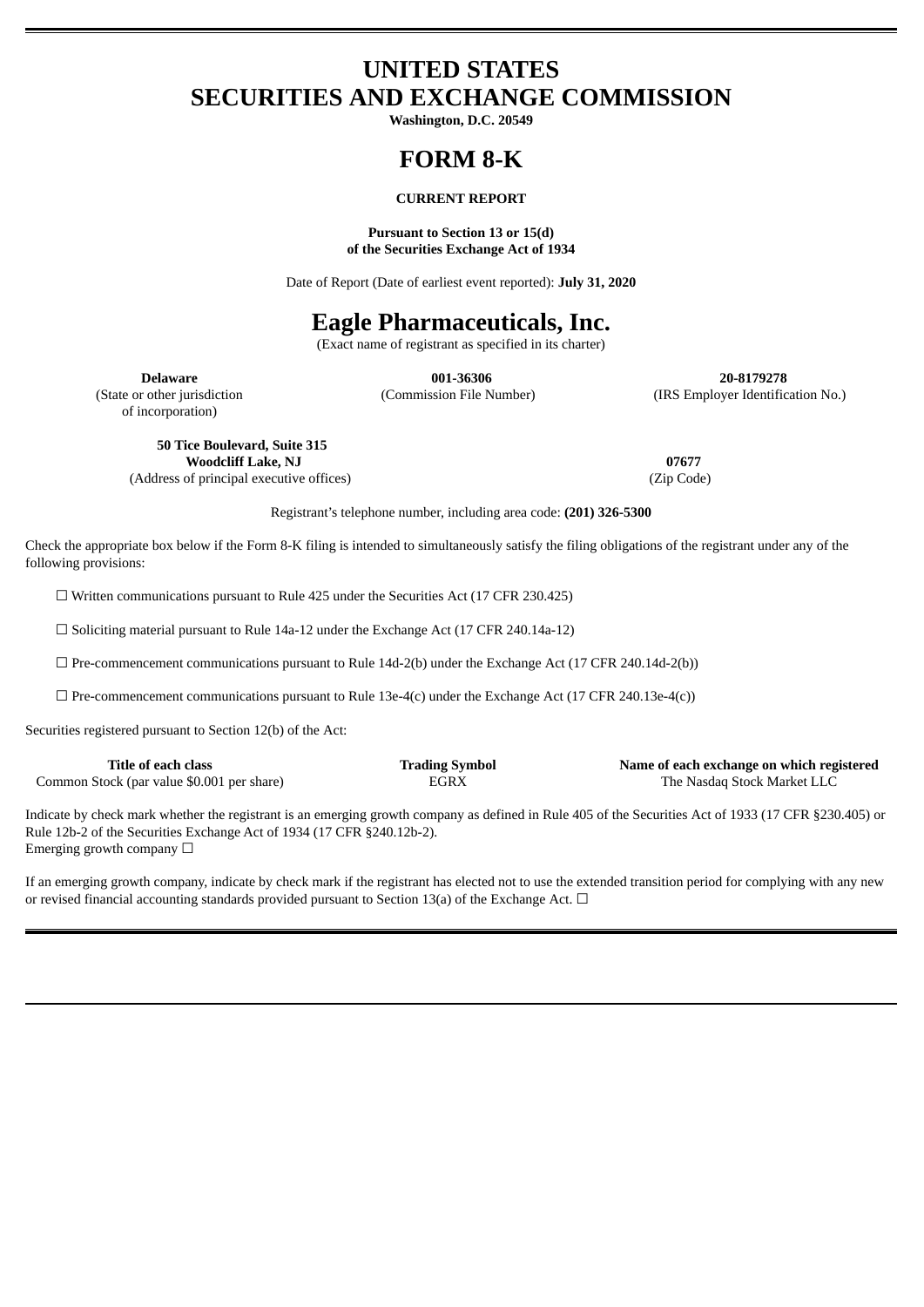#### Item 5.02 Departure of Directors or Certain Officers: Election of Directors: Appointment of Certain Officers: Compensatory Arrangements **of Certain Officers.**

As previously disclosed, effective July 31, 2020, Adrian J. Hepner, M.D., Ph.D. resigned as the Executive Vice President and Chief Medical Officer of Eagle Pharmaceuticals, Inc. (the "Company").

On July 31, 2020, the Company and Dr. Hepner entered into a consulting agreement (the "Consulting Agreement"). Pursuant to the Consulting Agreement, Dr. Hepner will provide consulting services to the Company from August 1, 2020 until July 31, 2021, unless earlier terminated (the "Consulting Period"). In consideration of Dr. Hepner's provision of consulting services, the Company has agreed to pay Dr. Hepner (i) a weekly retainer of \$8,000 for 20 hours of services each week for the first six months of the Consulting Period and (ii) a weekly retainer of \$4,000 for 10 hours of services each week for the remaining six months of the Consulting Period. The Company will also continue to pay the employer portion of Dr. Hepner's COBRA medical continuation benefits until January 31, 2022.

The foregoing description of the terms of the Consulting Agreement is a summary and does not purport to be complete and is qualified in its entirety by reference to the full text of the Consulting Agreement, which will be filed as an exhibit to the Company's Quarterly Report on Form 10-Q for the period ending September 30, 2020.